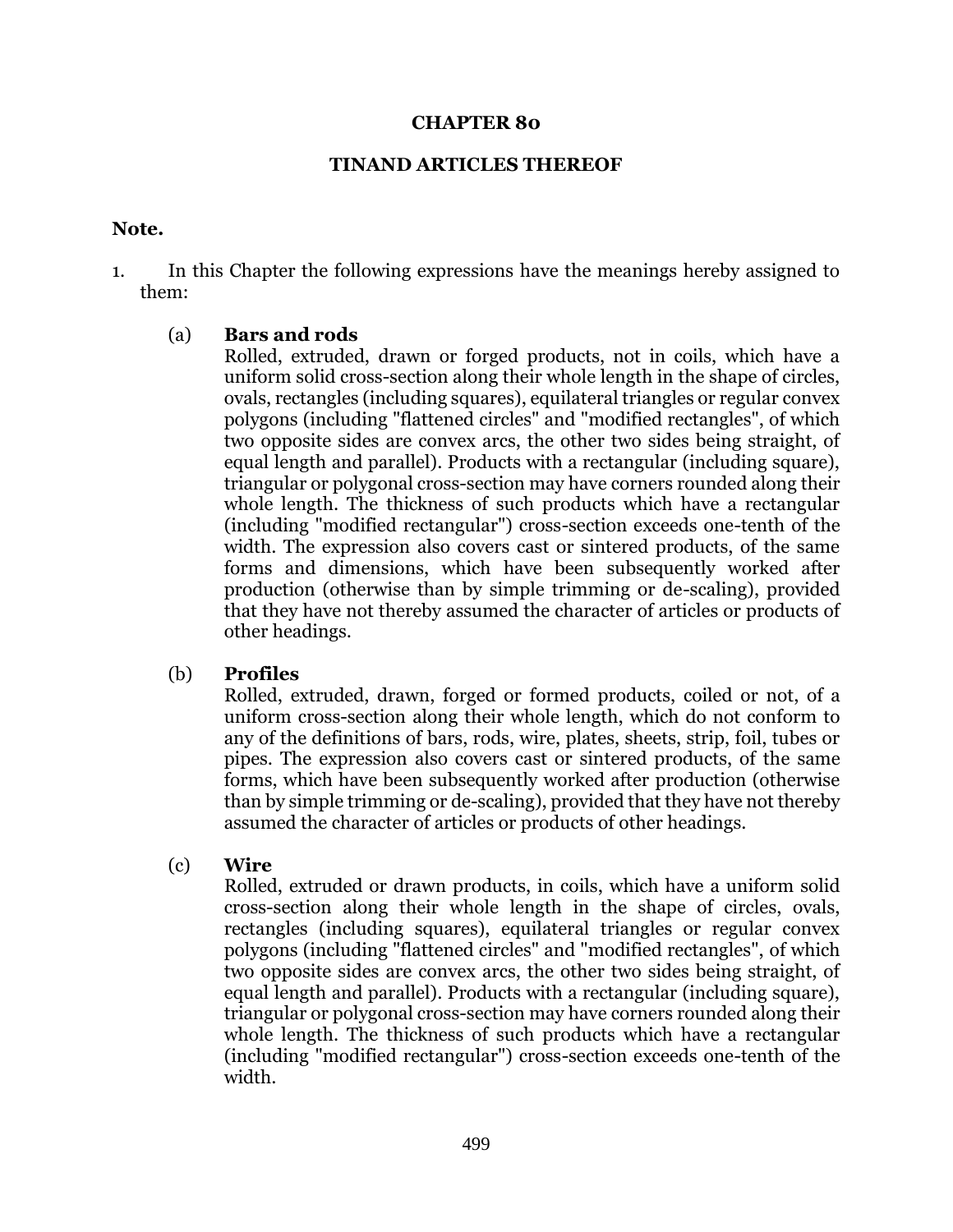## (d) **Plates, sheets, strip and foil**

Flat-surfaced products (other than the unwrought products of heading 80.01), coiled or not, of solid rectangular (other than square) cross-section with or without rounded corners (including "modified rectangles" of which two opposite sides are convex arcs, the other two sides being straight, of equal length and parallel) of a uniform thickness, which are:

- of rectangular (including square) shape with a thickness not exceeding one-tenth of the width,
- of a shape other than rectangular or square, of any size, provided that they do not assume the character of articles or products of other headings.

# (e) **Tubes and pipes**

Hollow products, coiled or not, which have a uniform cross-section with only one enclosed void along their whole length in the shape of circles, ovals, rectangles (including squares), equilateral triangles or regular convex polygons, and which have a uniform wall thickness. Products with a rectangular (including square), equilateral triangular or regular convex polygonal cross- section, which may have corners rounded along their whole length, are also to be considered as tubes and pipes provided the inner and outer cross-sections are concentric and have the same form and orientation. Tubes and pipes of the foregoing cross-sections may be polished, coated, bent, threaded, drilled, waisted, expanded, cone-shaped or fitted with flanges, collars or rings.

## **Subheading Note.**

1. In this Chapter the following expressions have the meanings hereby assigned to them:

## (a) **Tin, not alloyed**

Metal containing by weight at least 99% of tin, provided that the content by weight of any bismuth or copper is less than the limit specified in the following table:

| Element              | Limiting content % by weight |  |  |  |
|----------------------|------------------------------|--|--|--|
| <b>Bismuth</b><br>Ri | 0.1                          |  |  |  |
| Copper<br>Cu         |                              |  |  |  |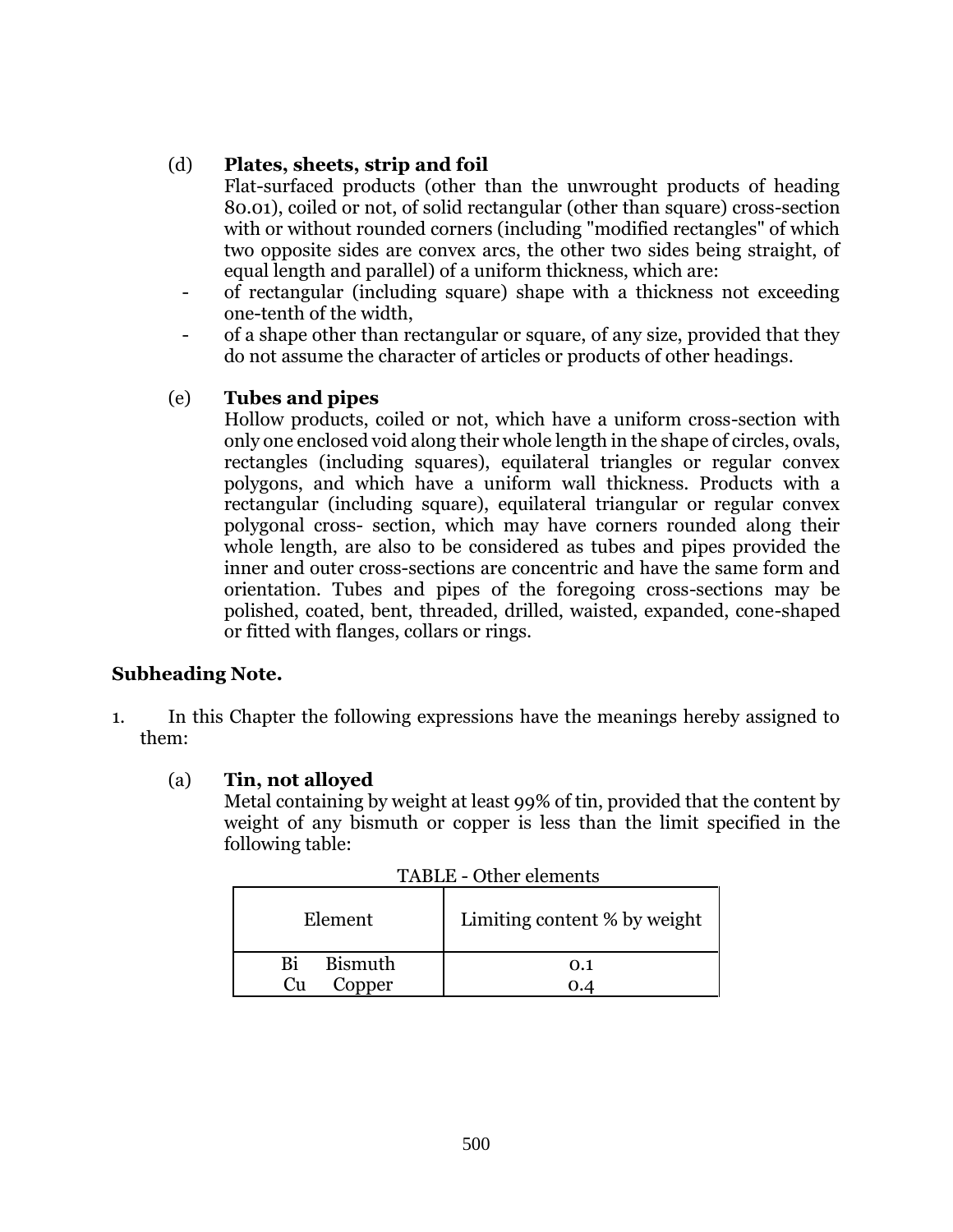# (b) **Tin alloys**

Metallic substances in which tin predominates by weight over each of the other elements, provided that:

- (i) the total content by weight of such other elements exceeds 1%; or (ii) the content by weight of either bismuth or copper is equal to
- the content by weight of either bismuth or copper is equal to or greater than the limit specified in the foregoing table.